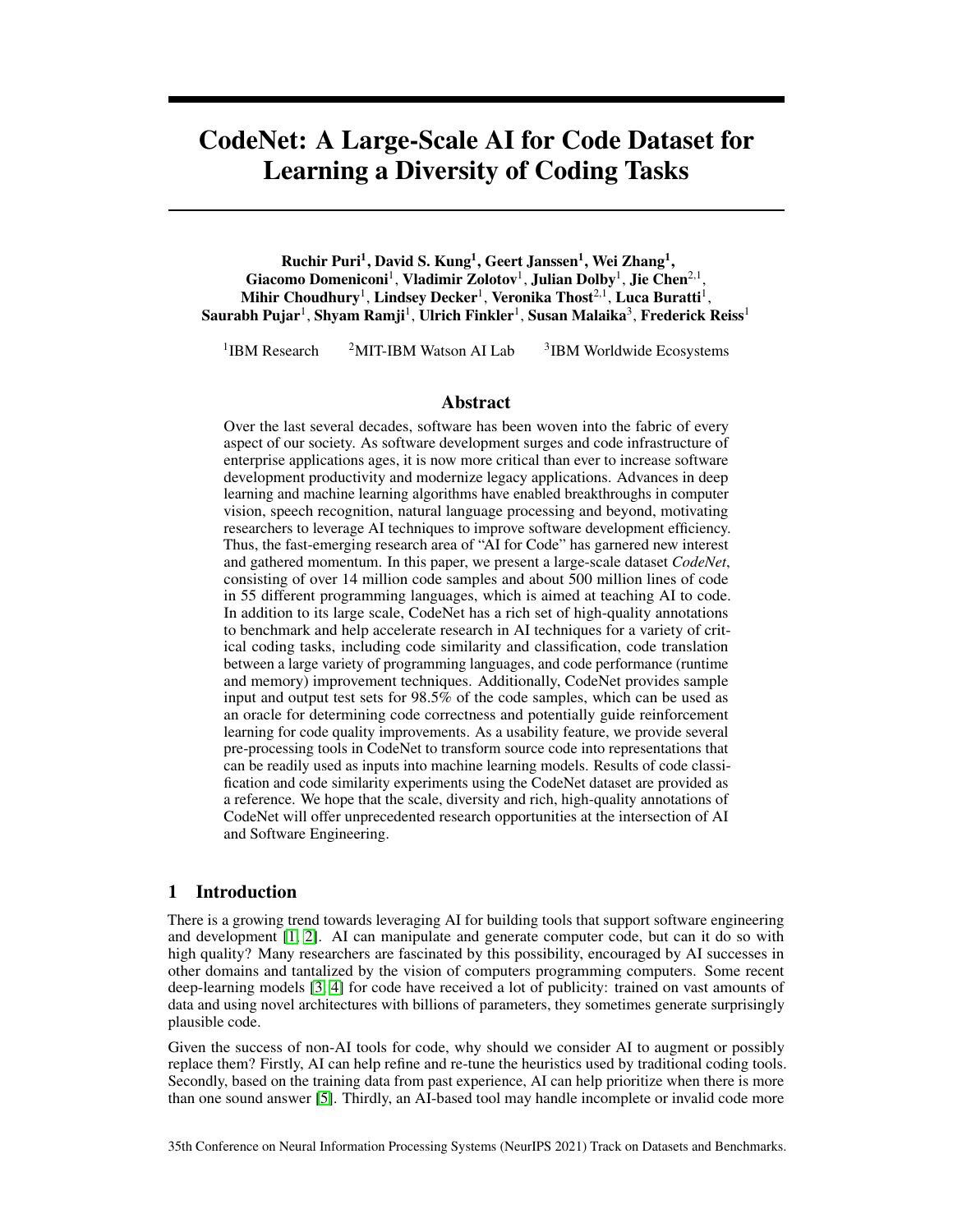robustly, thus expanding its scope. Finally, AI can incorporate signals usually ignored by traditional tools for code, such as the natural language in identifiers or comments.

In the enterprise environment, developers often face code written by large teams over many years and geographies. Developers must manipulate such code to modernize it, fix bugs, improve its performance, evolve it when requirements change, make it more secure, and/or comply with regulations. These tasks are challenging, and it is crucial to provide tool support for developers to be more productive at performing them. It is well known that the latest advancements in deep learning algorithms rely on best-of-breed datasets, such as ImageNet, to create increasingly complex and powerful models. In this paper, we present "CodeNet", a first-of-its-kind dataset in scale, diversity, and quality, to accelerate the algorithmic advances in AI for Code.

To promote widespread adoption of CodeNet, we will be launching contests involving use cases based on the dataset. The first contest [\[6\]](#page-10-2) will focus on diversity, inclusion and spurring interest among aspiring data scientists. We are partnering with the Global Women in Data Science organization (with presence in over 50 countries) founded by Stanford University [\[7\]](#page-10-3) and targeting teams with at least fifty percent women. We are planning follow-up contests that target experienced AI practitioners.

The rest of the paper is organized as follows. Section 2 introduces the CodeNet dataset. Related datasets are discussed in Section 3, and the differentiation of CodeNet with respect to these related datasets is elaborated in Section 4. Section 5 describes how CodeNet was curated and Section 6 enumerates the usability features of CodeNet with several pre-processing tools to transform source codes into representations that can be readily used as inputs into machine learning models. Section 7 discusses the upcoming CodeNet contest and Section 8 describes important baseline experiments with the CodeNet dataset. Section 9 presents further uses of the CodeNet dataset and Section 10 concludes the paper.

# 2 The CodeNet Dataset

The CodeNet dataset consists of a large collection of code samples with extensive metadata. It also contains documented tools to transform code samples into intermediate representations and to access the dataset and make tailored selections. Our goal is to provide the community with a large, high-quality curated dataset that can be used to advance AI techniques for source code.

CodeNet is derived from the data available on two online judge websites: AIZU [\[8\]](#page-10-4) and AtCoder [\[9\]](#page-10-5). Online judge websites pose programming problems in the form of courses and contests. The dataset consists of submissions to these problems, which are judged by an automated review process for correctness. Problem descriptions, submission outcomes, and associated metadata are available via various REST APIs.

Scale and Statistics. CodeNet contains a total of 13,916,868 submissions, divided into 4053 problems. Among the submissions, 53.6% (7,460,588) are accepted (compilable and pass the prescribed tests), 29.5% are marked with wrong answer, and the remaining rejected due to their failure to meet run time or memory requirements. To our knowledge, this is the largest dataset so far among similar kinds. Submissions are in 55 different languages; 95% of them are coded in C++, Python, Java, C, Ruby, and C#. C++ is the most common language, with 8,008,527 submissions (57% of the total), of which 4,353,049 are accepted. With the abundance of code samples, users can extract large benchmark datasets that are customized to their downstream use. See Figure [1](#page-2-0) for a summary.

Diversity. The problems in CodeNet are mainly pedagogical and range from elementary exercises to sophisticated problems that require advanced algorithms. The submitters range from beginners to experienced coders. Some submissions are correct while others contain different types of errors, accordingly labeled. The submissions are in many different languages.

Code Samples. Each code sample is a single file and includes inputting the test cases and printing out the computed results. The file name uses standard extensions that denote the programming language, e.g., .py for Python. The majority of code samples contain only one function, although submissions to more complex problems might have several functions.

Metadata. The metadata enables data queries and selections among the large collection of problems, languages, and source files. The metadata is organized in a two level hierarchy. The first is the dataset level, which describes all problems. The second is the problem level, which details all the submissions to a single problem. Metadata and data are separated in the dataset structure.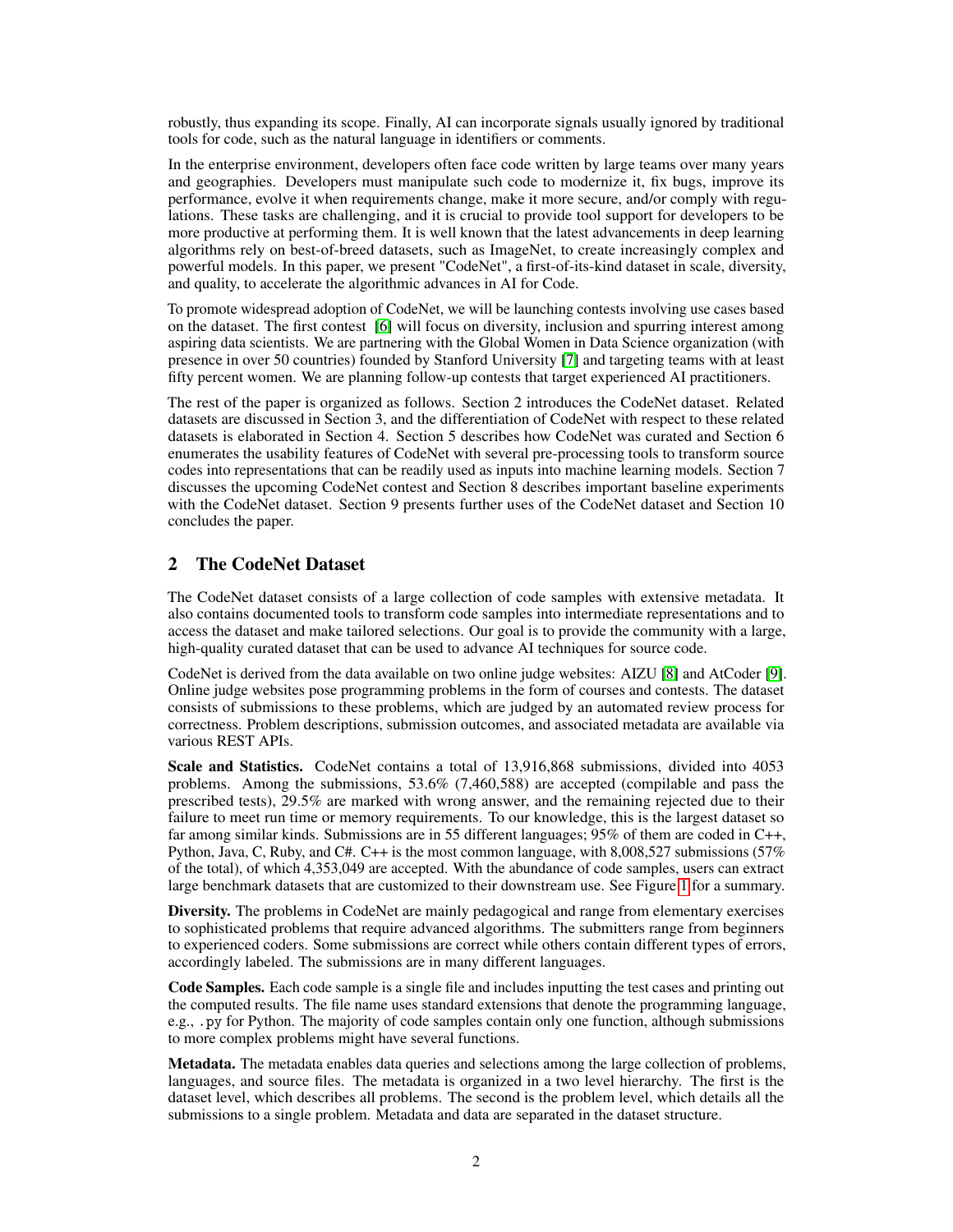<span id="page-2-0"></span>

Figure 1: Percentage of submissions per language (left) and per status (right).

At the dataset level, a single CSV file lists all problems and their origins, along with the CPU time and memory limits set for them. Additionally, every problem has an HTML file with a detailed description of the problem, the requirements and constraints, and the IO examples.

At the problem level, every problem has a CSV file. The metadata for each submission is summarized in Table [8](#page--1-0) in the supplement, which lists the fields contained in each CSV file as well as the corresponding descriptions.

Limitations. All code samples in CodeNet may not be extensively commented, and these comments may be in multitude of languages. Therefore, AI techniques that rely on learning from preponderance of comments in the code may face challenges. The code samples are solutions to high-school and beginning college level programming problems. This dataset is not suitable for users looking for code with enterprise API's and advanced design patterns.

## 3 Related Datasets

A wide variety of datasets for source code exist, with many targeting one or a small number of tasks. Such tasks include clone detection, vulnerability detection [\[10,](#page-10-6) [11\]](#page-10-7), cloze test [\[12\]](#page-10-8), code completion [\[13,](#page-10-9) [14\]](#page-10-10), code repair [\[15\]](#page-10-11), code-to-code translation, natural language code search [\[16\]](#page-10-12), text-to-code generation [\[17\]](#page-10-13), and code summarization [\[16\]](#page-10-12). A detailed discussion of several of these tasks and their respective datasets is available in CodeXGLUE [\[18\]](#page-10-14), which is a collection of existing datasets. CodeNet, on the other hand, is a new dataset curated from scratch, that aims to support a broad set of use cases. Popular datasets of a similar kind are POJ-104 [\[19\]](#page-10-15) (which is incorporated as part of CodeXGLUE as well) and GCJ [\[20\]](#page-10-16) (derived from Google Code Jam). We compare CodeNet to these datasets in the following.

## 3.1 POJ-104

POJ-104 was collected from a pedagogical online judge system. The code samples are submissions to 104 programming problems. With 500 submissions to each problem, there is a total of 52,000 code samples in the dataset. This dataset has been used by many authors for code classification [\[19\]](#page-10-15) and code similarity [\[21\]](#page-11-0).

POJ-104 is faced with several limitations.

- 1. The code samples are in C and C++, but the two languages are not distinguished. Although they are closely related, mixing them leads to parsing errors and a reduction of useful code samples [\[21\]](#page-11-0).
- 2. Useful metadata such as the results of the judging system (acceptance, error types etc.) are missing. Therefore, for certain applications where compilabilty or code correctness is important, additional pre-processing efforts are needed and useful code samples are reduced [\[21\]](#page-11-0). The dataset does not contain the problem statement, although some example problems are described in [\[22\]](#page-11-1), and information on how to execute the code samples is absent.
- 3. Some problems are identical (e.g., problems 26 and 62), and some submissions are near duplicates of each other, although the percentage of such cases is low compared to other datasets.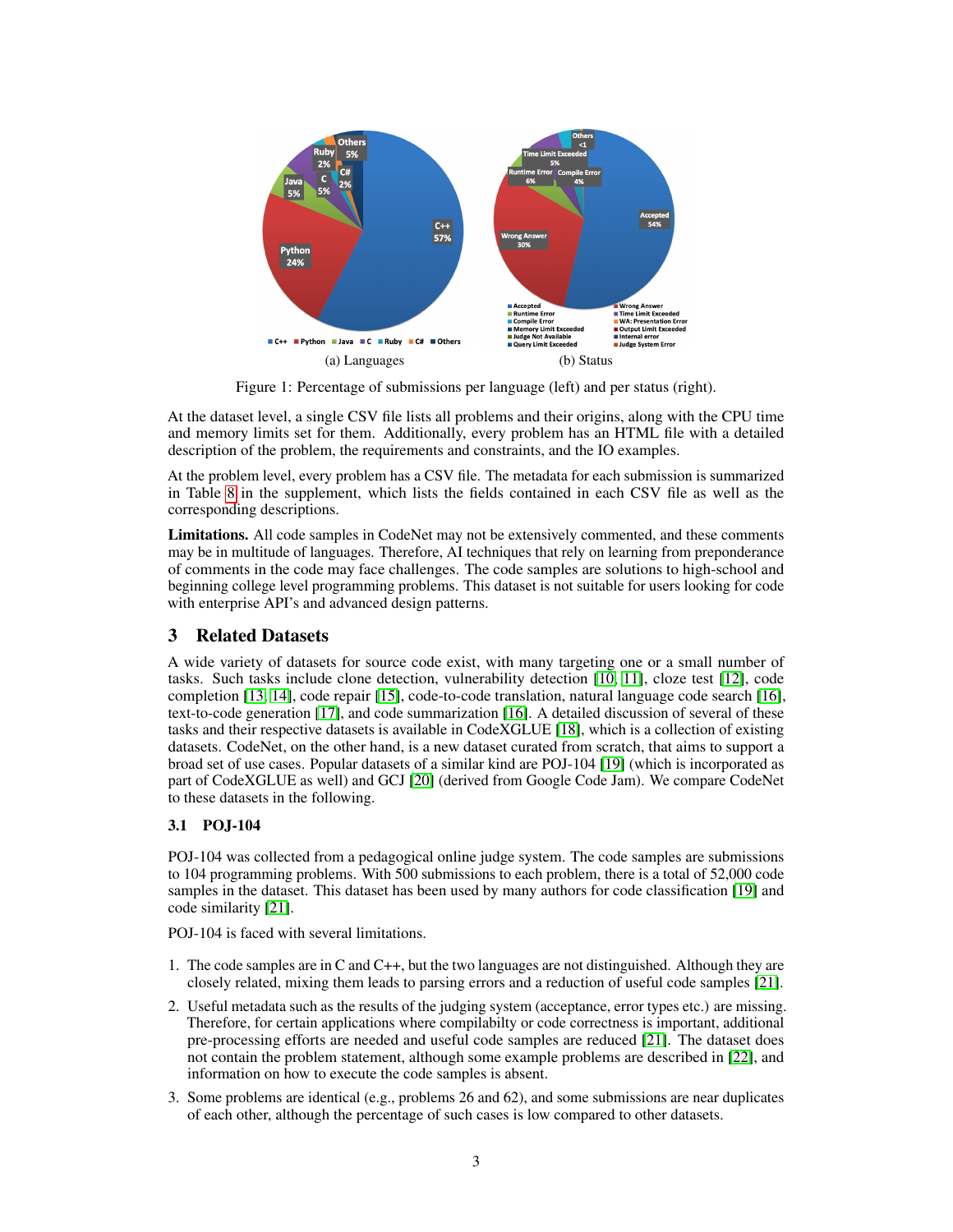#### 3.2 GCJ

GCJ [\[20\]](#page-10-16) was collected from the submissions to the Google Code Jam competitions from 2008 to 2020. Similar to CodeNet, the submissions cover a wide variety of programming languages, with C++, Java, Python, and C being the predominant ones. The C++ subset has been extracted into a POJ-104-like benchmark and used in some publications. This benchmark dataset, GCJ-297 [\[23\]](#page-11-2), has 297 problems and approximately 280K submissions. The number of submissions is imbalanced among problems.

GCJ is advantageous over POJ-104 in size and language diversity, but we believe that an even larger dataset such as CodeNet can better serve the community. GCJ contains neither metadata nor information on identical problems and near duplicates.

## <span id="page-3-1"></span><span id="page-3-0"></span>4 CodeNet Differentiation

|                                         | CodeNet    | GCJ            | POJ            |
|-----------------------------------------|------------|----------------|----------------|
| Total number of problems                | 4053       | 332            | 104            |
| Number of programming languages         | 55         | 20             |                |
| Total number of code samples            | 13,916,828 | 2,430,000      | 52,000         |
| $C++/C$ subset data size (code samples) | 8,008,527  | 280,000        | 52,000         |
| Percentage of problems with test data   | 51%        | $0\%$          | $0\%$          |
| Task: Memory Consumption Prediction     | <b>Yes</b> | N <sub>0</sub> | N <sub>0</sub> |
| Task: Runtime Performance Comparison    | <b>Yes</b> | N <sub>0</sub> | No             |
| <b>Task: Error Prediction</b>           | <b>Yes</b> | N <sub>0</sub> | No             |
| Task: Near duplicate prediction         | Yes        | No             | No             |

Table 1: Related datasets comparison

A high quality code dataset has certain desired properties. We constructed CodeNet according to these requirements. In the following, we discuss how CodeNet differentiates itself from the existing datasets along these lines. Table [1](#page-3-0) is a comparison with related datasets.

Large scale. A useful dataset should contain a large number and variety of data samples to expose the realistic and complex landscape of data distributions one meets in practice. CodeNet is the largest dataset in its class - it has approximately 10 times more code samples than GCJ and its C++ benchmark is approximately 10 times larger than POJ-104.

**Rich annotation.** For the dataset class in question, it is important to include information beyond which problem a code sample solves to enable a wide range of applications and use cases. It is useful to know whether a code sample solves the problem correctly, and if not, the error category (e.g., compilation error, runtime error, and out-of-memory error). Since the source code is supposed to solve a programming problem, it is advantageous to know the problem statement and have a sample input for execution and a sample output for validation. All such extra information is part of CodeNet but absent in GCJ and POJ-104.

Clean samples. For effective machine learning, the data samples are expected to be independent and identically distributed (iid); otherwise, the resulting performance metric could be significantly inflated [\[24\]](#page-11-3). The existence of duplicate and/or near duplicate code samples makes the iid assumption dubious. Hence, it is crucial to identify the near duplicates. The presence of identical problems in the dataset poses an even bigger issue. In CodeNet, we analyzed the code samples for (near) duplication and used clustering to find identical problems. While this process does not make our dataset satisfy the iid property, providing this information as part of the dataset release allows more flexibility for the users to customize benchmarks for their specific use cases. The near-duplicate information is not available in GCJ and POJ-104.

## 5 Construction of CodeNet

#### 5.1 Collection of Code Samples

The CodeNet dataset contains problems, submissions, and metadata, scraped from the AIZU and AtCoder online judging systems. For AIZU, we used the provided REST APIs to download all the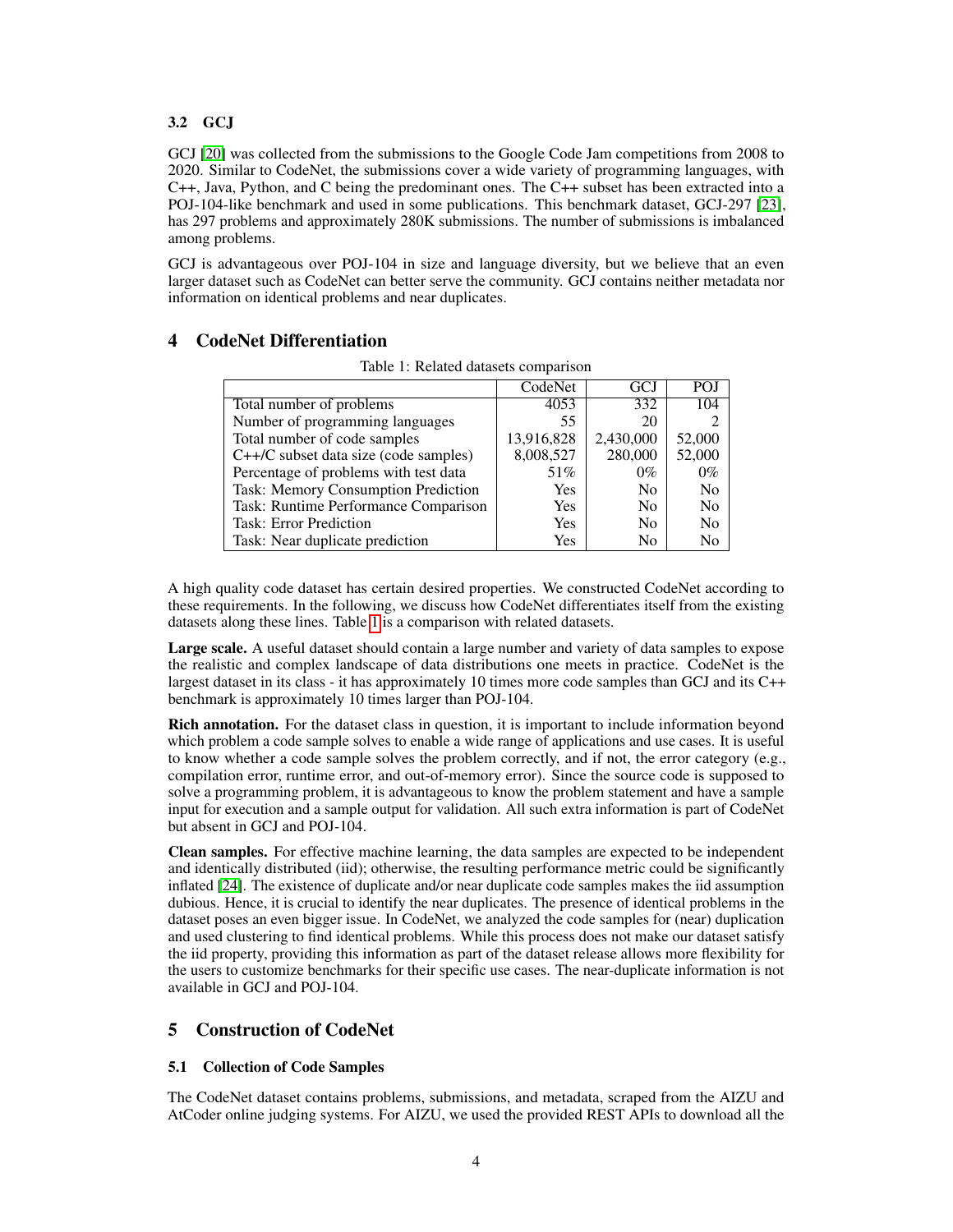metadata. For AtCoder, due to the absence of a REST API, we scraped the problems, submissions, and metadata directly from the web pages. We considered only public and non-empty submissions that did not contain errors or inconsistencies in the metadata. We manually merged the information from the two sources and adopted a unified format to create a single dataset.

#### <span id="page-4-1"></span>5.2 Cleansing

Because data are collected from different sources, we apply a consistent character encoding (UTF-8) on all raw data files. Additionally, we remove byte-order marks and use Unix-style line-feeds as the line ending.

As indicated in section [4,](#page-3-1) we identify near-duplicates. We follow Allamanis [\[24\]](#page-11-3) and use Jaccard similarity [\[25\]](#page-11-4) as a metric to score code pairs. Each code sample is tokenized and stored as a bag-of-tokens multiset. In our case, we keep all tokens except comments and preprocessor directives. We compute the set and multiset Jaccard indices and respectively use 0.9 and 0.8 as the near-duplicate thresholds.

Besides similar code samples, identical problems are also likely because they have been gathered over many decades. We go through the problem description files (in HTML format) and apply fdupes to extract identical problem pairs. Additionally, using the near-duplicate information calculated for code samples, we consider a problem pair to be a potential duplicate when the number of near-duplicate code pairs exceeds a threshold. Clustering of duplicate problems is illustrated by the graphs in Figure [2,](#page-4-0) where each node denotes a problem and an edge between two nodes is labeled by the number of near-duplicate code pairs. Each connected graph is then a cluster of potential duplicate problems and we manually inspect the problem descriptions to verify the correctness of this duplicate detection.

<span id="page-4-0"></span>

Figure 2: An example of a near-duplicate problem graph.

#### 5.3 Benchmark Datasets

CodeNet has a rich set of code samples, and the user can assemble a customized benchmark according to his/her need. Following POJ-104, we extracted benchmark datasets from CodeNet in C++, Python, and Java. The benchmark characteristics are shown in Table [2.](#page-5-0) For the C++ benchmarks, the number of problems and their solutions are chosen to make the benchmark challenging. The benchmarks are filtered in the following ways. Each code sample is "unique" in the sense that it is not a near-duplicate of another code sample. The same is true of each problem. Samples with a large fraction of dead code are excluded. Each code sample has successfully passed through the tokenizer, the SPT generator, and the graph generator, all described in the next section. This step is to ensure that proper processing can be done to convert a code sample to a machine learning model input.

# 6 Code Representation and Tools

Machine learning with source code requires proper abstractions of the code. The abstractions are instantiated as representations in specific formats. As a usability feature, we provide several preprocessing tools to transform source codes into representations that can readily be used as inputs into machine learning models. They are described as follows.

Tokenizer. We offer fast C implementations of tokenizers for C, C++, Java, Python, and JavaScript. Additionally, the parse-tree generator described next can also produce token streams for C, C++, Java, and Python and can easily be extended to more languages.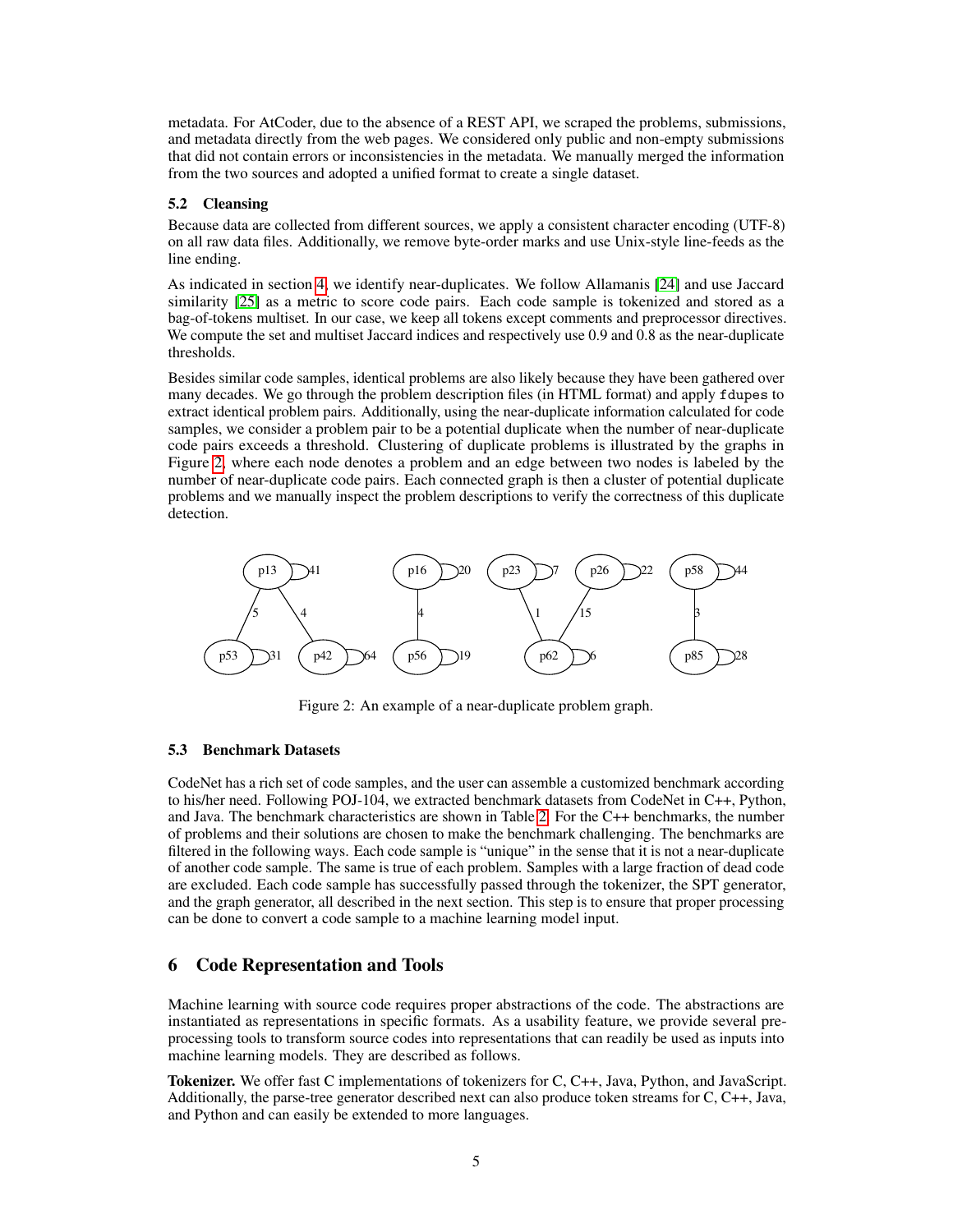Simplified Parse Tree (SPT) Simplified parse trees are derived from parse trees generated using ANTLR4 [\[26\]](#page-11-5). We traverse the ANTLR4 parse tree and remove internal nodes that only have one child. By doing so, we maintain the essential structure of the parse tree while pruning out unnecessary parser production rules. Finally, we adopt Aroma's [\[27\]](#page-11-6) naming convention: leaf nodes are named by their literal strings and internal nodes are named by a concatenation of their children's names (only reserved words are kept while others are replaced by a hash mark  $#$ ). We produce features for each node: (1) node type (token or parsing rule); (2) token type (e.g., an identifier), when applicable; (3) parsing rule type (e.g., an expression), when applicable; and (4) whether it is a reserved word. We adopt an extensible JSON graph schema so that edges can be augmented with types when needed. Currently, we support generating SPTs for four languages: C, C++, Java, and Python. Table [2](#page-5-0) summarizes the SPT statistics for the four benchmarks.

<span id="page-5-0"></span>

| Table 2. Dellemiatik statistics. |             |             |            |            |  |
|----------------------------------|-------------|-------------|------------|------------|--|
|                                  | $C+1000$    | $C++1400$   | Python800  | Java250    |  |
| #problems                        | 1.000       | 1.400       | 800        | 250        |  |
| #samples                         | 500,000     | 420,000     | 240,000    | 75,000     |  |
| #SPT-nodes                       | 188,449,294 | 198,258,050 | 55,744,550 | 25,449,640 |  |
| $#SPT$ -edges                    | 187,949,294 | 197,838,050 | 55,504,550 | 25,374,640 |  |

Table 2: Benchmark statistics.

Code graphs. We augment the tool chain with a code graph generator using WALA [\[28\]](#page-11-7), a general framework for program analysis. The backbone of a code graph is a system dependence graph, which is an inter-procedural graph of program instructions (e.g. call, read) expressing control flow and data flow information as edges. We also generate inter-procedural control flow graphs, which are control flow graphs of all the methods in the program, stitched together to connect call sites with target methods. Our code graph tool currently supports only Java and Python, but we plan to support more languages such as Javascript.

## 7 CodeNet Challenge

The launch of CodeNet was well received by the AI community and the media, with coverage from Forbes[\[29\]](#page-11-8), VentureBeat[\[30\]](#page-11-9), ZDNet[\[31\]](#page-11-10) and others. Within a short span of 3 months, our github received 1000 stars and has been forked over 119 times. Our vision is to use CodeNet as an umbrella to curate AI for code datasets for widespread adoption and to drive innovation in AI for code. To leverage the momentum of CodeNet, we will be launching CodeNet challenges to create excitement in the AI community. The first contest [\[6\]](#page-10-2) is mainly pedagogical and targets aspiring data scientists. In addition, we are partnering with the Global Women in Data Science organization (with presence in over 50 countries) founded by Stanford University [\[7\]](#page-10-3) to emphasize diversity and inclusion (teams must have at least fifty percent women). We will organize workshops to introduce the topic, code similarity, and provide educational materials. This contest will be kicked off in late September and the winner will be announced in early December, around the NeurIPS2021 time frame. The conclusion of the first contest will be followed by a contest that will target experienced AI practitioners. Potential contest topics will revolve around practical and compelling use cases such as code language translation, code repair, code performance improvement, and code memory reduction.

## 8 Experiments with the CodeNet Dataset

In this section, we report the results of a code classification task, a similarity task, a generalization task, and a token inference task, using the four benchmark datasets (see Table [2\)](#page-5-0) extracted from CodeNet. For this paper, these experiments are not meant to achieve the best-of-breed results using the state of the art. Our intention is to provide a set of baseline results as a reference. The experiments are typically performed on a Xeon machine using P100 or V100 GPUs. Details of the experiments are in appendices [D,](#page--1-1) [E,](#page--1-2) and [F](#page--1-3) and their code and scripts are in the model-experiments folder of the CodeNet repository [\[32\]](#page-11-11), when third party licenses allow.

#### 8.1 Code Classification

In the classification task, each problem corresponds to a class: a code sample belongs to a class if it is a submission to the corresponding problem. For each experiment, 20% of the code samples are used for testing, while the rest are split in 4:1 for training and validation, respectively. We experiment with a diverse set of machine learning methods: bag of tokens, sequence of tokens, BERT model, and graph neural networks (GNNs).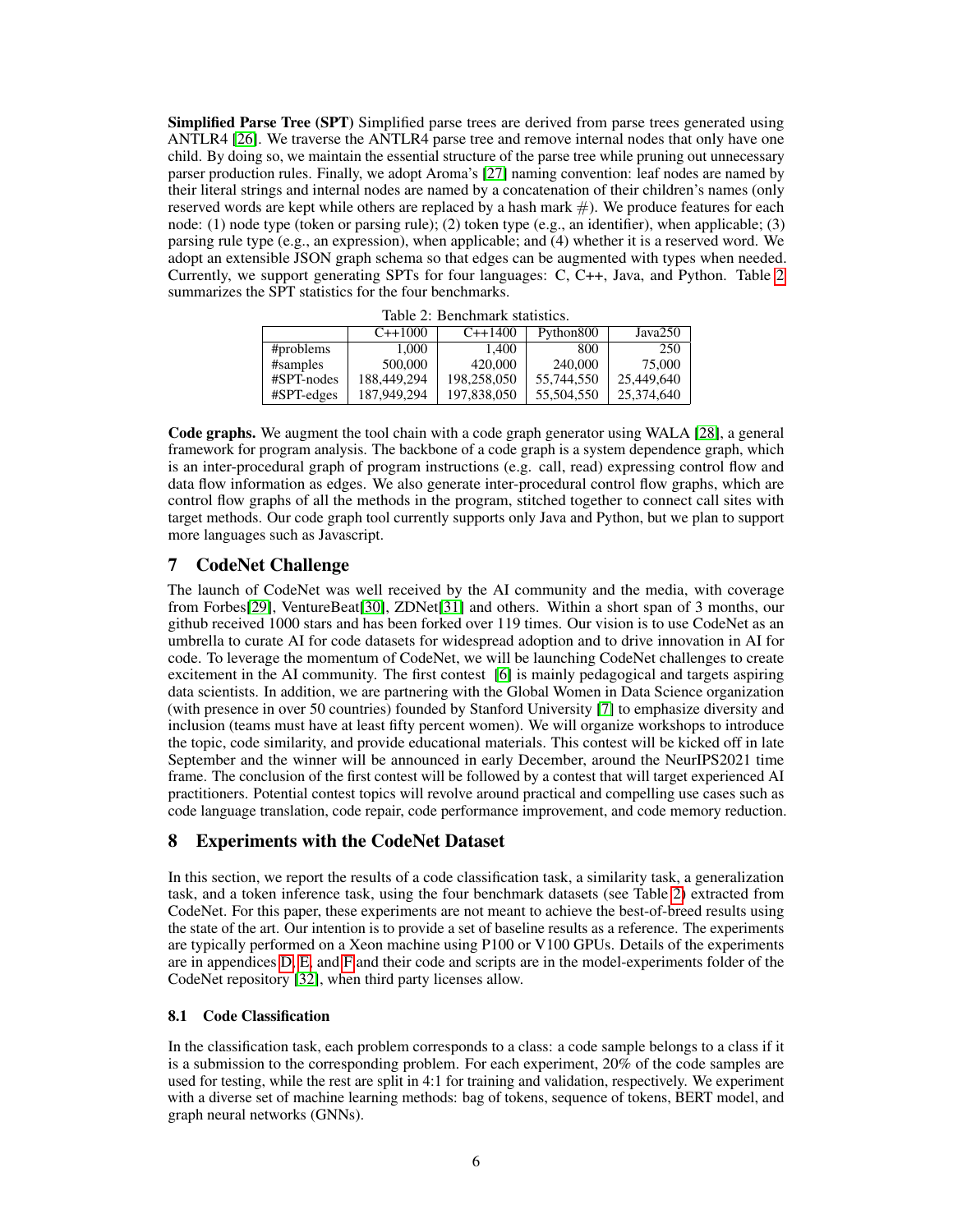- 1. MLP with bag of tokens. A code sample is represented by a vector of relative frequencies of token occurrences. Only operator and keyword tokens are used. The model is a 3-layer multilayer perceptron (MLP).
- 2. CNN with token sequence. We use the same set of tokens as above but retain their order to form a sequence. All sequences have the same length under zero padding. The classification model is a convolutional neural network (CNN) with an initial token embedding layer.
- 3. C-BERT with token sequence. Treating a code sample as a piece of natural language text, we build a C-BERT model [\[33\]](#page-11-12) through pretraining on 10K top starred Github projects written in C. We use the Clang C tokenizer and Sentencepiece to tokenize each code sample. The pretrained model is fine-tuned on each benchmark.
- 4. GNN with SPT. Based on the parse tree representation, we use graph convolutional networks (GCN) [\[34\]](#page-11-13) and graph isomorphism networks (GIN) [\[35\]](#page-11-14) as well as their variants as the prediction model. The variant adds a virtual node to the graph to enhance graph message passing [\[36\]](#page-11-15).
- <span id="page-6-0"></span>5. GNN with Code Graph. We also apply GCN on the code graph representation of the code.

|                       | Java250          | Python800        | $C_{++}1000$     | $C_{++}1400$     |
|-----------------------|------------------|------------------|------------------|------------------|
| MLP w/ bag of tokens  | $71.00 \pm 0.29$ | $67.80 \pm 0.15$ | $68.26 + 0.21$   | $64.50 + 0.13$   |
| CNN w/ token sequence | $89.52 + 0.59$   | $87.46 + 0.25$   | $93.96 + 0.18$   | $93.71 \pm 0.18$ |
| C-BERT                | $97.40 \pm 0.19$ | $97.09 + 0.18$   | $93.79 + 0.01$   | $91.83 \pm 0.06$ |
| GNN (GCN)             | $92.70 + 0.25$   | $93.82 + 0.16$   | $95.76 + 0.12$   | $95.26 + 0.13$   |
| GNN (GCN-V)           | $93.02 \pm 0.81$ | $94.30 \pm 0.15$ | $96.09 \pm 0.17$ | $95.73 + 0.07$   |
| GNN (GIN)             | $93.26 + 0.23$   | $94.17 + 0.19$   | $96.34 + 0.15$   | $95.95 + 0.13$   |
| GNN (GIN-V)           | $92.77 \pm 0.66$ | $94.54 \pm 0.12$ | $96.64 + 0.10$   | $96.36 \pm 0.10$ |
| Code Graph+GCN        | $94.10 \pm .001$ | $87.80 \pm .007$ | N/A              | N/A              |

|  | Table 3: Classification accuracy (in $\%$ ). |  |  |  |  |
|--|----------------------------------------------|--|--|--|--|
|--|----------------------------------------------|--|--|--|--|

Table [3](#page-6-0) summarizes the classification accuracy for all models on all benchmarks. Despite the simplicity of bag of tokens, it achieves well over 60% accuracy. Maintaining token ordering, CNN with token sequence offers significant improvement, reaching approximately 90% across all benchmarks.

More complex neural models sometimes further improve the prediction performance, as witnessed by C-BERT, which reaches approximately 97% for both Java and Python. It is interesting to note that even though C-BERT is pre-trained with C programs, its performance on the two C++ benchmarks is less impressive. We speculate that such a lower performance is related to programming practices. For  $C_{++}$ , it is common to have identical program construction, such as declaration of constants (e.g., pi and epsilon) and data structures, appear across C++ submissions to different problems, but such a practice is rare in Java and Python.

Overall, the GNN models exhibit competitive performance. They are consistently the top performers, if not the best. The code graph representation slightly improves over the SPT representation on Java, but performs less well on Python.

#### 8.2 Code Similarity

In the similarity task, two pieces of code samples are considered similar if they solve the same problem (type-4 similarity in [\[37\]](#page-11-16)). Note that textual similarity does not guarantee similarity in functionality. For example, programs that differ by only one token might behave very differently; hence, they are not considered similar. For the token-based experiments, we treat the problem as binary classification. We use the same training, validation and testing split as in classification. Code pairs are randomly sampled within each subset. The number of similar pairs is the same as dissimilar ones. For the SPT representation, we experiment with several popular techniques, including AROMA [\[27\]](#page-11-6), MISIM [\[21\]](#page-11-0), and GMN [\[38\]](#page-11-17). The following contains more details about the models and methods.

- 1. MLP with bag of tokens. This model is the same as the one for code classification, except that the input is a concatenation of the two bag-of-tokens vectors from each program.
- 2. Siamese network with token sequence. The token sequence is the same as the one for code classification. The model is a Siamese network with two CNNs with shared weights.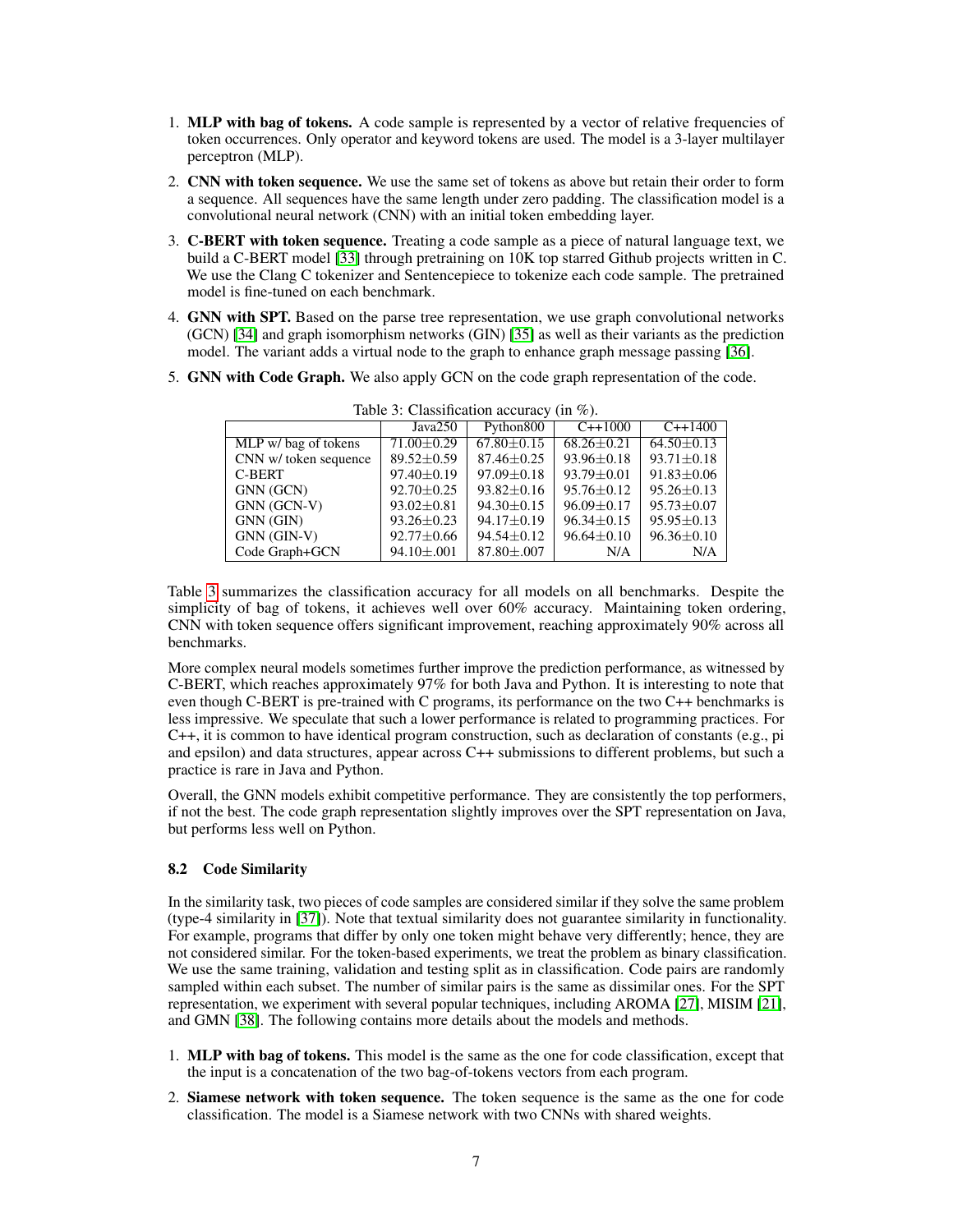- 3. SPT with handcrafted feature extraction: The method AROMA [\[27\]](#page-11-6) uses normalized SPT node names and handcrafted rules to extract feature vectors for each SPT. Then, similarity is computed as a dot product of the extracted feature vectors.
- 4. GNN with SPT: With the same SPT, on the other hand, MISIM [\[21\]](#page-11-0) uses a graph neural network to extract high-level features, and uses the cosine similarity of the extracted features to compute similarity. Additionally, we apply graph matching network (GMN) [\[38\]](#page-11-17), which uses a cross-graph attention mechanism to learn pair-wise structural similarity of graphs, on the SPT pairs to predict similarity. The implementation is adapted from [\[39\]](#page-11-18).

<span id="page-7-0"></span>

| Table 4: Similarity accuracy (in $\%$ ).             |                  |                    |                  |                  |  |
|------------------------------------------------------|------------------|--------------------|------------------|------------------|--|
| $C_{++}1400$<br>$C_{++}1000$<br>Java250<br>Python800 |                  |                    |                  |                  |  |
| MLP w/ bag of tokens                                 | $81.80 \pm 0.06$ | $86.61 {\pm} 0.08$ | $85.82 \pm 0.05$ | $86.54 + 0.07$   |  |
| Siamese w/ token sequence                            | $89.70 \pm 0.18$ | 94.67±0.12         | 96.19±0.08       | $96.56 \pm 0.07$ |  |

|  | Table 4: Similarity accuracy (in $\%$ ). |  |  |  |
|--|------------------------------------------|--|--|--|
|--|------------------------------------------|--|--|--|

Table [4](#page-7-0) summarizes the classification accuracy for the first two models. The performance of bag of tokens is modest, considering that the problem is a binary classification with perfectly balanced classes. On the other hand, the Siamese model significantly outperforms bag of tokens, as expected.

<span id="page-7-1"></span>

| Table 5: Similarity MAP@R score.                                 |                |                |                |                |  |  |
|------------------------------------------------------------------|----------------|----------------|----------------|----------------|--|--|
| Python <sub>800</sub><br>$C_{++}1000$<br>$C_{++}1400$<br>Java250 |                |                |                |                |  |  |
| Rule-based w/ SPT (AROMA)                                        | 0.19           | 0.19           | 0.17           | 0.15           |  |  |
| GNN w/ SPT (MISIM)                                               | $0.64 + 0.007$ | $0.65 + 0.003$ | $0.78 + 0.005$ | $0.77 + 0.002$ |  |  |

Table [5](#page-7-1) summarizes the MAP@R [\[40\]](#page-11-19) score for two SPT-based approaches with solutions for 50% problems used for training, 25% for validation, and 25% for test. MISIM GNN model is trained for 1000 epochs. AROMA results in a relatively low score because the feature extraction is rule-based and no model is learned, whereas MISIM uses a neural network to extract features through supervised training.

Table 6: Similarity MAP@R score on Java250.

<span id="page-7-2"></span>

|                                                | (p4, s5)                              | (p3, s300)        | (p10, s300)         |
|------------------------------------------------|---------------------------------------|-------------------|---------------------|
| GNN w/ SPT (MISIM, structure only)             | $0.472 + 0.023$                       | $0.194 \pm 0.010$ | $0.096 \pm 0.009$   |
| GNN w/ SPT (GMN, structure only)               | $0.679 \pm 0.056$   $0.432 \pm 0.035$ |                   | $0.256 \pm 0.015$   |
| $GNN$ w/ $SPT$ $(GMN + MISIM$ node attributes) | $0.985 \pm 0.015$                     | $0.794 \pm 0.036$ | $0.780 {\pm} 0.026$ |

Exploring further into the Java250 benchmark, Table [6](#page-7-2) summarizes the MAP@R score with a variety of test sets: (p4, s5), (p3, s300), and (p10, s300), indicating 4, 3, and 10 problems with 5, 300 and 300 solutions each respectively. Across all test sets, GMN outperforms MISIM if both are trained with only the SPT structure; when combined with MISIM node attributes, GMN further improves the score significantly.

#### 8.3 Generalization Across Datasets

Models trained on the CodeNet benchmark datasets can benefit greatly from their high quality. To demonstrate this, we compare C++1000 to one of the largest publicly available datasets of its kind, GCJ-297 [\[23\]](#page-11-2). For the purpose of this comparison, we train the same MISIM model on C++1000 and GCJ-297 and test the two trained models on a third, independent dataset - POJ-104. The result of this comparison is plotted in Figure [3.](#page-8-0)

The x-axis of this plot is the number of training epochs used and the y-axis is the MAP@R score. The MISIM model for both datasets is trained for 500 epochs and the MAP@R score for validation and test is computed after every ten epochs. There are a total of four curves - a validation and a test curve for GCJ-297 and a validation and a test curve for C++1000.

The training curves show that a 10% higher validation score can be achieved with GCJ-297 compared to C++1000. However, when tested on POJ-104, the model trained on GCJ-297 achieves a 12% lower score compared to the model trained on  $C_{++}1000$ . We believe  $C_{++}1000$  has better generalization than GCJ-297 mainly for two reasons: i) high data bias in GCJ-297 because the top 20 problems with the most number of submissions account for 50% of all submissions and ii) cleaning and de-duplication of submissions in CodeNet dataset (as described in Section [5.2\)](#page-4-1).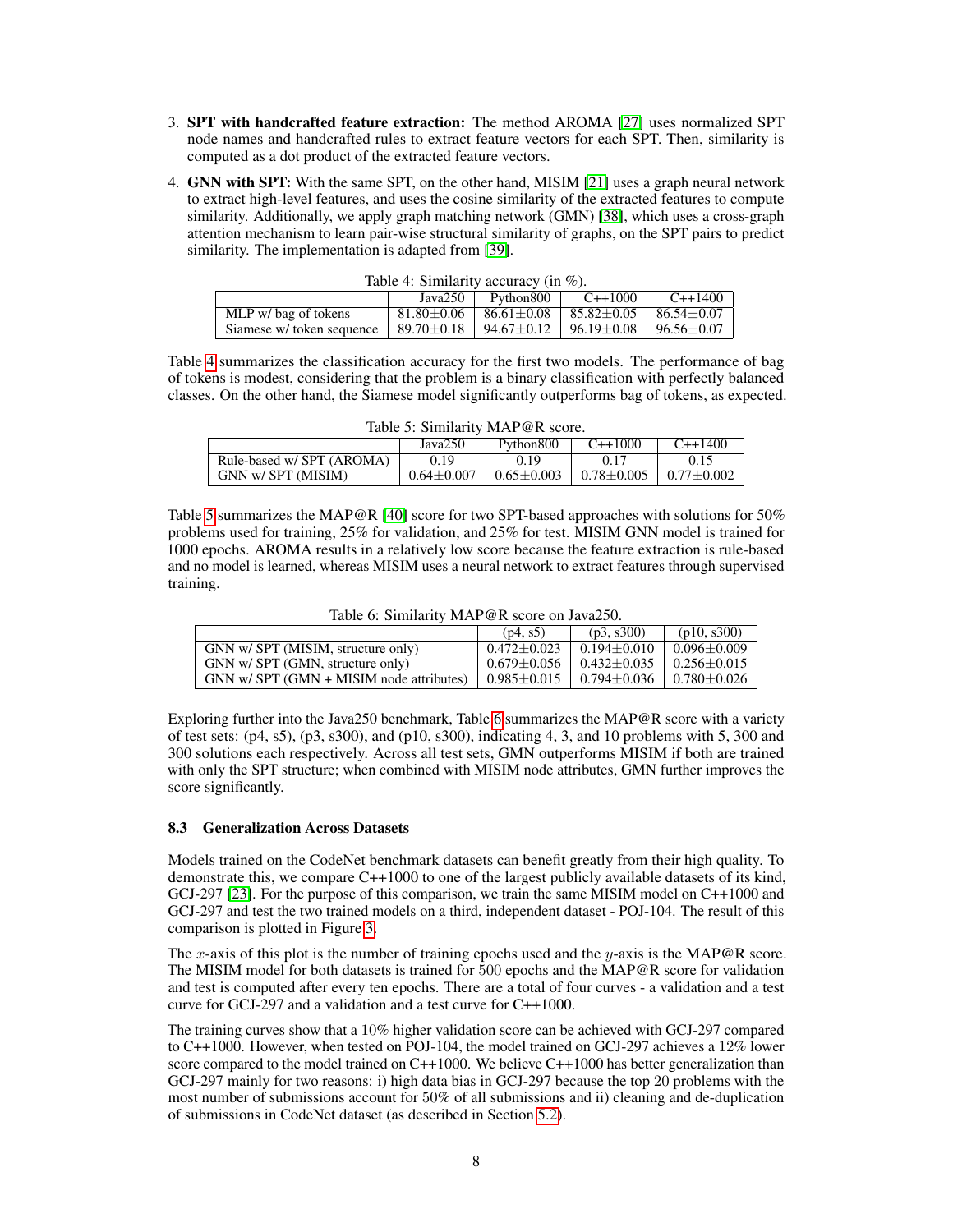<span id="page-8-0"></span>

Figure 3: Test score on POJ-104 is 12% higher when a model is trained on C++1000 as compared to a model trained on GCJ-297, even though the validation score for GCJ-297 model is 10% higher than the validation score for C++1000 model.

#### 8.4 Masked Language Modelling for Token Inference

A task such as code completion relies on the ability to predict a token at a certain position in a sequence. To accomplish this we can build a masked language model (MLM) using a technique that randomly masks out tokens in an input sequence and aims to correctly predict them in an as-yetunseen test set. We train a popular BERT-like attention model on the C++1000 CodeNet benchmark after tokenization to a vocabulary of over 400 tokens and obtain a top-1 prediction accuracy of 0.9104 (stddev: 0.002) and a top-5 accuracy of 0.9935 (stddev: 0.0005).

#### 9 Future Work and Experiments under Consideration

To explore and leverage the richness of CodeNet, we plan to consider the following experiments, some of which are in progress. Since the CodeNet dataset is multilingual, it is natural to perform code similarity across different programming languages. Our deep learning architecture for single language code similarity is a convolution Siamese neural network. To handle cross language similarity, the Siamese branches of the network do not share their weights. Moreover, the layers of those branches may have different sizes, as they process token sequences of different languages. Our first experiments achieved 73.5% accuracy for code similarity across C++ and Java, using the C++1400 and the Java250 benchmark datasets, and 87.49% accuracy across C++ and Python, using the C++1400 and the Python800 benchmark datasets. This cross-language similarity engine facilitates the construction of relationships between submissions within each language and across different languages, which will be useful in extracting supervised training datasets for automatic programming language translation.

Code repair [\[41,](#page-11-20) [42,](#page-12-0) [43\]](#page-12-1) is the task of identifying and correcting programs that have errors, which is challenging, especially for logical errors. CodeNet provides a large number of correct code samples across many languages, which can serve as the basis for error injection to create large training datasets. Such synthesized error injections provide an excellent mechanism to create standardized validation datasets with controllable distributions of error types and difficulties. Furthermore, the rich metadata of CodeNet provide information about accepted and rejected submissions for the same problem by the same author in a chronological manner, which allows us to create 'good/bad' code pairs in a realistic setting. Using these datasets, we are investigating code repair using a transformer neural network.

We plan to expand our Graph Neural Network effort by applying GNN-based techniques to bridge the gap between natural language and source code for text-to-code applications such as code search, code completion and generation. To achieve this goal, we are exploring richer representations of both natural language and source codes along with a mix of supervised and unsupervised training strategies. We plan to exploit the pre-training/fine-tuning paradigm and leverage the foundational generative models like GPT-2 and GPT-Neo. Unsupervised pre-training can be performed on code samples from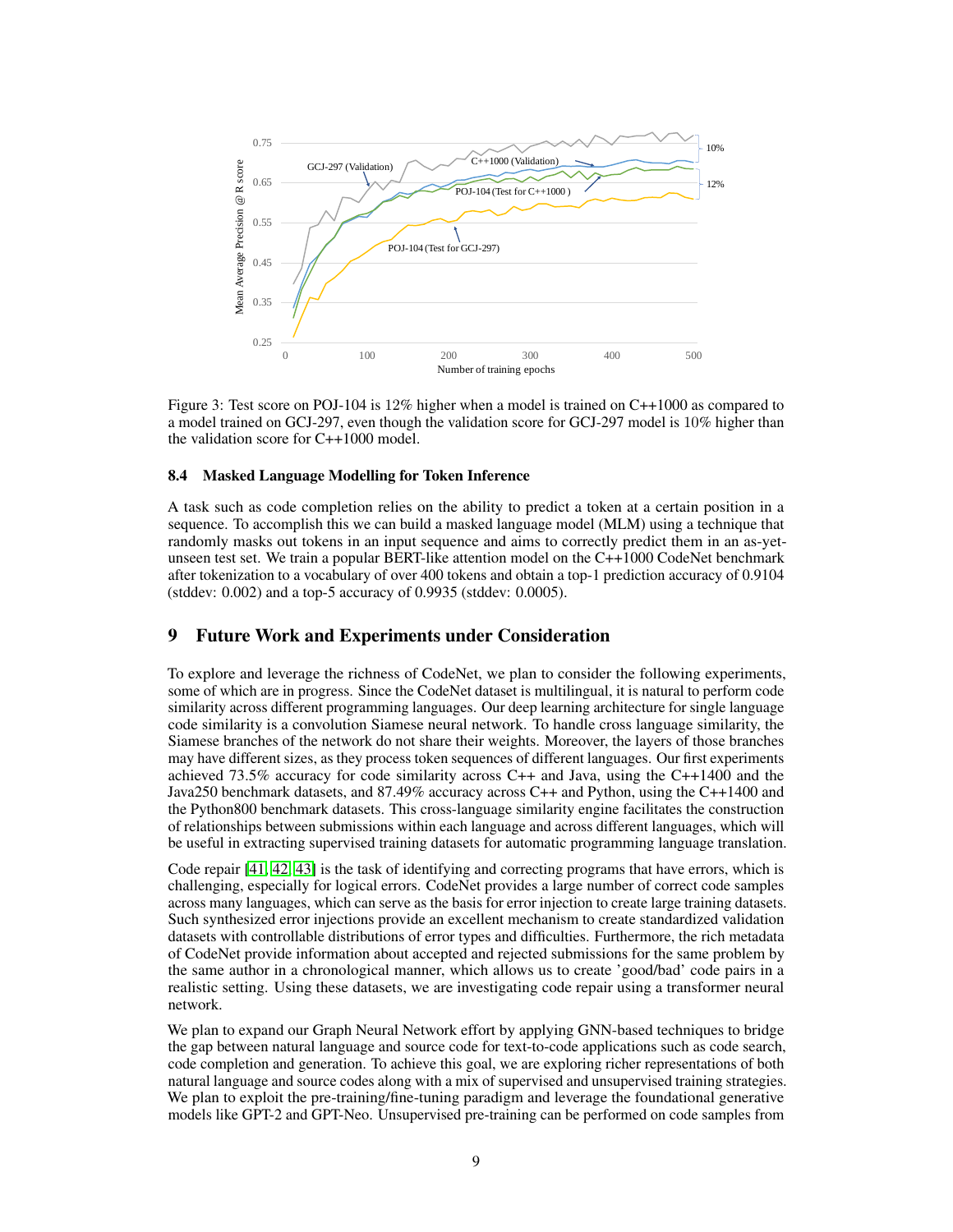the CodeNet dataset and data collected from community discussion forums like Stack Overflow. Our initial focus is on text to code generation and we plan to fine-tune GPT-Neo on a combination of the APPS dataset [\[44\]](#page-12-2) and CodeNet, since CodeNet also contains problem specifications and test inputs.

# 10 Further Uses of CodeNet

The rich metadata and language diversity open CodeNet to a plethora of use cases. The problemsubmission relationship in CodeNet corresponds to type-4 similarity [\[37\]](#page-11-16) and can be used for code search and clone detection. A large number of code samples come with inputs so that we can execute the code to extract the CPU run time and memory footprint, which can be used for regression studies and prediction.

CodeNet may also be used for program translation, given its wealth of programs written in a multitude of languages. Translation between two programming languages is born out of a practical need to port legacy codebases to modern languages in order to increase accessibility and lower maintenance costs. With the help of neural networks, machine translation models developed for natural languages [\[45\]](#page-12-3) were adapted to programming languages, producing pivotal success [\[4\]](#page-10-0). One considerable challenge of neural machine translation is that model training depends on large, parallel corpora that are expensive to curate [\[46\]](#page-12-4), especially for low-resource languages (e.g., legacy code). Recently, monolingual approaches [\[47,](#page-12-5) [4\]](#page-10-0) were developed to mitigate the reliance on parallel data, paving ways to build models for languages with little translation. Compared with current popular datasets (e.g., [\[4,](#page-10-0) [48\]](#page-12-6)), CodeNet covers a much richer set of languages with ample training instances.

## 11 Conclusion

Artificial intelligence has made great strides in understanding human language. Computer scientists have been fascinated by the possibility and tantalized by the vision of computers (AI) programming computers. In this paper, we presented "CodeNet", a first-of-its-kind very large-scale, diverse and high-quality dataset to accelerate the algorithmic advances in AI for Code. This dataset is not only unique in its scale, but also in the diversity of coding tasks it can help benchmark: from code similarity and classification for advances in code recommendation algorithms, and code translation between a large variety of programming languages, to advances in code performance improvement techniques. We hope that the scale, diversity and rich, high-quality annotations of CodeNet will offer unprecedented research opportunities at the intersection of AI and Software Engineering.

# 12 Acknowledgements

We would like to acknowledge AIZU and AtCoder for making the code submissions publicly available. We would like to thank the IBM Data Asset eXchange team for providing a platform to host the CodeNet dataset. We would like to thank the Women in Data Science team at Stanford University and the IBM Call for Code team for their collaboration in launching the CodeNet challenge.

## 13 Bibliography

- <span id="page-9-0"></span>[1] Miltiadis Allamanis, Earl T Barr, Premkumar Devanbu, and Charles Sutton. A survey of machine learning for big code and naturalness. *ACM Computing Surveys (CSUR)*, 51(4):1–37, 2018.
- <span id="page-9-1"></span>[2] Yanming Yang, Xin Xia, David Lo, and John Grundy. A survey on deep learning for software engineering. *arXiv preprint arXiv:2011.14597*, 2020.
- <span id="page-9-2"></span>[3] Mark Chen, Jerry Tworek, Heewoo Jun, Qiming Yuan, Henrique Ponde de Oliveira Pinto, Jared Kaplan, Harri Edwards, Yuri Burda, Nicholas Joseph, Greg Brockman, Alex Ray, Raul Puri, Gretchen Krueger, Michael Petrov, Heidy Khlaaf, Girish Sastry, Pamela Mishkin, Brooke Chan, Scott Gray, Nick Ryder, Mikhail Pavlov, Alethea Power, Lukasz Kaiser, Mohammad Bavarian, Clemens Winter, Philippe Tillet, Felipe Petroski Such, Dave Cummings, Matthias Plappert, Fotios Chantzis, Elizabeth Barnes, Ariel Herbert-Voss, William Hebgen Guss, Alex Nichol, Alex Paino, Nikolas Tezak, Jie Tang, Igor Babuschkin, Suchir Balaji, Shantanu Jain, William Saunders, Christopher Hesse, Andrew N. Carr, Jan Leike, Josh Achiam, Vedant Misra, Evan Morikawa, Alec Radford, Matthew Knight, Miles Brundage, Mira Murati, Katie Mayer,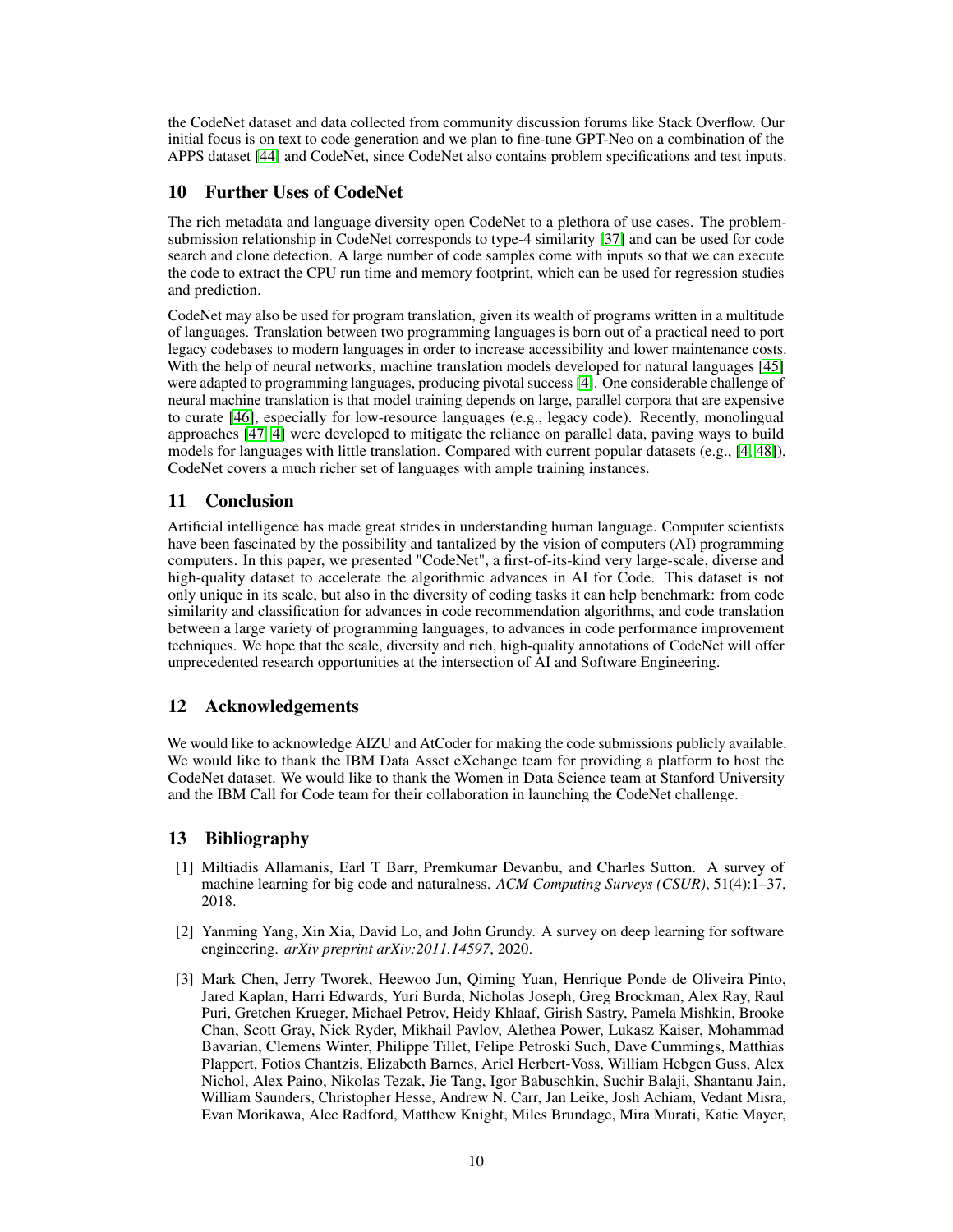Peter Welinder, Bob McGrew, Dario Amodei, Sam McCandlish, Ilya Sutskever, and Wojciech Zaremba. Evaluating large language models trained on code, 2021.

- <span id="page-10-0"></span>[4] Marie-Anne Lachaux, Baptiste Roziere, Lowik Chanussot, and Guillaume Lample. Unsupervised translation of programming languages. In *NeurIPS*, 2020.
- <span id="page-10-1"></span>[5] Zheng Wang and Michael O'Boyle. Machine learning in compiler optimization. *Proceedings of the IEEE*, 106(11):1879–1901, 2018.
- <span id="page-10-2"></span>[6] <http://ibm.biz/cfcsc-codenet>.
- <span id="page-10-3"></span>[7] Women in data science. <https://widsconference.org/>.
- <span id="page-10-4"></span>[8] Yutaka Watanobe. Aizu online judge. <https://onlinejudge.u-aizu.ac.jp>.
- <span id="page-10-5"></span>[9] Atcoder. <https://atcoder.jp/>.
- <span id="page-10-6"></span>[10] Yunhui Zheng, Saurabh Pujar, Burn Lewis, Luca Buratti, Edward Epstein, Bo Yang, Jim Laredo, Alessandro Morari, and Zhong Su. D2a: A dataset built for ai-based vulnerability detection methods using differential analysis. In *Proceedings of the ACM/IEEE 43rd International Conference on Software Engineering: Software Engineering in Practice*, ICSE-SEIP '21, New York, NY, USA, 2021. Association for Computing Machinery.
- <span id="page-10-7"></span>[11] Yaqin Zhou, Shangqing Liu, Jingkai Siow, Xiaoning Du, and Yang Liu. Devign: Effective vulnerability identification by learning comprehensive programsemantics via graph neural networks. In *Advances in Neural Information Processing Systems*, pages 10197–10207. NeurIPS Foundation, 2019.
- <span id="page-10-8"></span>[12] Zhangyin Feng, Daya Guo, Duyu Tang, Nan Duan, Xiaocheng Feng, Ming Gonga, Linjun Shou, Bing Qin, Ting Liu, and Daxin Jiang. Codebert: A pre-trained model for programming and natural languages. *arXiv preprint arXiv:2002.08155v4*, 2020.
- <span id="page-10-9"></span>[13] Miltiadis Allamanis and Charles Sutton. Mining source code repositories at massive scale using language modeling. In *10th Working Conference on Mining Software Repositories (MSR)*, page 207–216. IEEE, 2013.
- <span id="page-10-10"></span>[14] Veselin Raychev, Pavol Bielik, and Martin Vechev. Probabilistic model for code with decision trees. *ACM SIGPLAN Notices*, 2016.
- <span id="page-10-11"></span>[15] Michele Tufano, Cody Watson, Gabriele Bavota, Massimiliano Di Penta, Martin White, and Denys Poshyvanyk. An empirical study on learning bug-fixing patches in the wild via neural machine translation. In *ACM Transactions on Software Engineering and Methodology (TOSEM)*, pages 1–29, 2019.
- <span id="page-10-12"></span>[16] Hamel Husain, Ho-Hsiang Wu, Tiferet Gazit, Miltiadis Allamanis, and Marc Brockschmidt. Codesearchnet challenge: Evaluating the state of semantic code search. *arXiv preprint arXiv:1909.09436v3*, 2019.
- <span id="page-10-13"></span>[17] Srinivasan Iyer, Ioannis Konstas, Alvin Cheung, and Luke Zettlemoyer. Mapping language to code in programmatic context. *arXiv preprint arXiv:1808.09588*, 2018.
- <span id="page-10-14"></span>[18] Shuai Lu, Daya Guo, Shuo Ren, Junjie Huang, Alexey Svyatkovskiy, Ambrosio Blanco, Colin Clement, Dawn Drain, Daxin Jiang, Duyu Tang, Ge Li, Lidong Zhou, Linjun Shou, Long Zhou, Michele Tufano, Ming Gong, Ming Zhou, Nan Duan, Neel Sundaresan, Shao Kun Deng, Shengyu Fu, and Shujie Liu. Codexglue: A machine learning benchmark dataset for code understanding and generation, 2021.
- <span id="page-10-15"></span>[19] Tal Ben-Nun, Alice Shoshana Jakobovits, and Torsten Hoefler. Neural code comprehension: A learnable representation of code semantics. In S. Bengio, H. Wallach, H. Larochelle, K. Grauman, N. Cesa-Bianchi, and R. Garnett, editors, *Advances in Neural Information Processing Systems 31*, pages 3588–3600. Curran Associates, Inc., 2018.
- <span id="page-10-16"></span>[20] Farhan Ullah, Hamad Naeem, Sohail Jabbar, Shehzad Khalid, Muhammad Ahsan Latif, Fadi Al-turjman, and Leonardo Mostarda. Cyber security threats detection in internet of things using deep learning approach. *IEEE Access*, 7:124379–124389, 2019.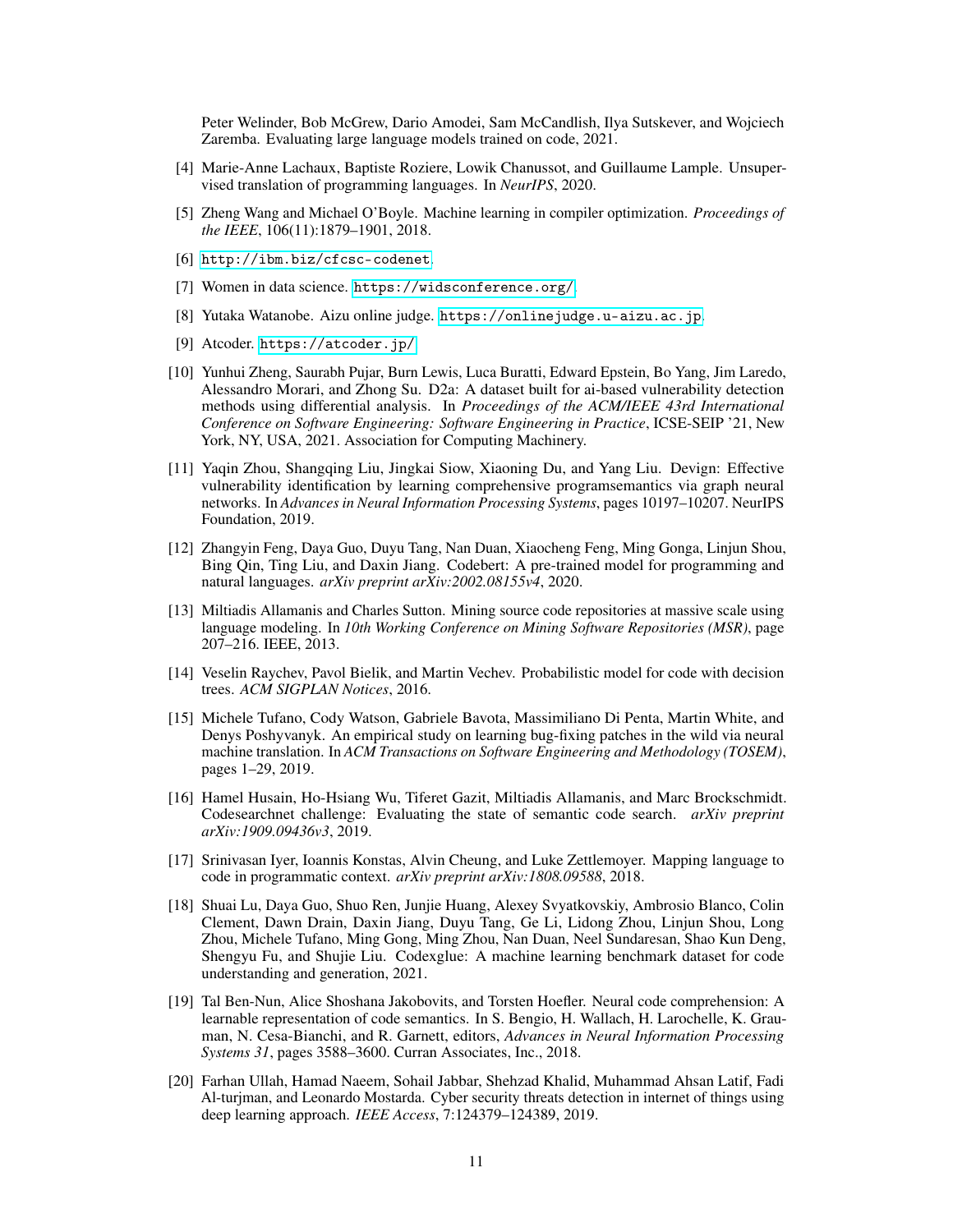- <span id="page-11-0"></span>[21] Fangke Ye, Shengtian Zhou, Anand Venkat, Ryan Marcus, Nesime Tatbul, Jesmin Jahan Tithi, Niranjan Hasabnis, Paul Petersen, Mattson. Timothy, Tim Kraska, Pradeep Dubey, Vivek Sarkar, and Justin Gottschlich. Misim: A novel code similarity system, 2021.
- <span id="page-11-1"></span>[22] [https://sites.google.com/site/treebasedcnn/home/problemdescription](https://sites.google.com/site/treebasedcnn/home/problemdescription ).
- <span id="page-11-2"></span>[23] gcj-dataset. [https://openreview.net/attachment?id=AZ4vmLoJft&name=](https://openreview.net/attachment?id=AZ4vmLoJft&name=supplementary_material) [supplementary\\_material](https://openreview.net/attachment?id=AZ4vmLoJft&name=supplementary_material).
- <span id="page-11-3"></span>[24] Miltiadis Allamanis. The adverse effects of code duplication in machine learning models of code. In *Proceedings of the 2019 ACM SIGPLAN International Symposium on New Ideas, New Paradigms, and Reflections on Programming and Software*, Onward! 2019, page 143–153, New York, NY, USA, 2019. Association for Computing Machinery.
- <span id="page-11-4"></span>[25] Wikipedia. Jaccard index — Wikipedia, the free encyclopedia. [https://en.wikipedia.](https://en.wikipedia.org/wiki/Jaccard_index) [org/wiki/Jaccard\\_index](https://en.wikipedia.org/wiki/Jaccard_index), 2020.
- <span id="page-11-5"></span>[26] Terence Parr. *The Definitive ANTLR 4 Reference*. Pragmatic Bookshelf, 2nd edition, 2013.
- <span id="page-11-6"></span>[27] Sifei Luan, Di Yang, Celeste Barnaby, Koushik Sen, and Satish Chandra. Aroma: code recommendation via structural code search. *Proceedings of the ACM on Programming Languages*, 3(OOPSLA):1–28, Oct 2019.
- <span id="page-11-7"></span>[28] IBM T.J. Watson Research Center. Wala. <https://github.com/wala/WALA>, 2021.
- <span id="page-11-8"></span>[29] Forbes on codenet. [https://www.forbes.com/sites/moorinsights/2021/06/04/ibm](https://www.forbes.com/sites/moorinsights/2021/06/04/ibm-codenet-artificial-intelligence-that-can-program-computers-and-solve-a-100-billion-legacy-code-problem/?sh=343813636cdc)[codenet-artificial-intelligence-that-can-program-computers-and-solve-a-](https://www.forbes.com/sites/moorinsights/2021/06/04/ibm-codenet-artificial-intelligence-that-can-program-computers-and-solve-a-100-billion-legacy-code-problem/?sh=343813636cdc)[100-billion-legacy-code-problem/?sh=343813636cdc](https://www.forbes.com/sites/moorinsights/2021/06/04/ibm-codenet-artificial-intelligence-that-can-program-computers-and-solve-a-100-billion-legacy-code-problem/?sh=343813636cdc).
- <span id="page-11-9"></span>[30] Venturebeat on codenet. [https://venturebeat.com/2021/05/10/ibms-codenet](https://venturebeat.com/2021/05/10/ibms-codenet-dataset-aims-to-train-ai-to-tackle-programming-challenges/)[dataset-aims-to-train-ai-to-tackle-programming-challenges/](https://venturebeat.com/2021/05/10/ibms-codenet-dataset-aims-to-train-ai-to-tackle-programming-challenges/).
- <span id="page-11-10"></span>[31] Zdnet on codenet. [https://www.zdnet.com/article/ibm-launches-autosql-watson](https://www.zdnet.com/article/ibm-launches-autosql-watson-orchestrate-codenet-enterprise-ai-tools-at-think/)[orchestrate-codenet-enterprise-ai-tools-at-think/](https://www.zdnet.com/article/ibm-launches-autosql-watson-orchestrate-codenet-enterprise-ai-tools-at-think/).
- <span id="page-11-11"></span>[32] Project codenet repository. [https://github.com/IBM/Project\\_CodeNet](https://github.com/IBM/Project_CodeNet).
- <span id="page-11-12"></span>[33] Luca Buratti, Saurabh Pujar, Mihaela Bornea, Scott McCarley, Yunhui Zheng, Gaetano Rossiello, Alessandro Morari, Jim Laredo, Veronika Thost, Yufan Zhuang, and Giacomo Domeniconi. Exploring software naturalness through neural language models, 2020.
- <span id="page-11-13"></span>[34] Thomas N. Kipf and Max Welling. Semi-supervised classification with graph convolutional networks. In *ICLR*, 2017.
- <span id="page-11-14"></span>[35] Keyulu Xu, Weihua Hu, Jure Leskovec, and Stefanie Jegelka. How powerful are graph neural networks? In *ICLR*, 2019.
- <span id="page-11-15"></span>[36] Veronika Thost and Jie Chen. Directed acyclic graph neural networks. In *ICLR*, 2021.
- <span id="page-11-16"></span>[37] Hitesh Sajnani. *Large-Scale Code Clone Detection*. PhD thesis, University of California, Irvine, 2016.
- <span id="page-11-17"></span>[38] Yujia Li, Chenjie Gu, Thomas Dullien, Oriol Vinyals, and Pushmeet Kohli. Graph matching network for learning the similarity of graph structured objects. In *International Conference on Machine Learning (ICML)*, 2019.
- <span id="page-11-18"></span>[39] Graph-matching-networks. [https://github.com/Lin-Yijie/Graph-Matching-](https://github.com/Lin-Yijie/Graph-Matching-Networks)[Networks](https://github.com/Lin-Yijie/Graph-Matching-Networks).
- <span id="page-11-19"></span>[40] Kevin Musgrave, Serge J. Belongie, and Ser-Nam Lim. A metric learning reality check. *CoRR*, abs/2003.08505, 2020.
- <span id="page-11-20"></span>[41] Zimin Chen, Steve Kommrusch, Michele Tufano, Louis-Noël Pouchet, Denys Poshyvanyk, and Martin Monperrus. Sequencer: Sequence-to-sequence learning for end-to-end program repair. *IEEE Transaction on Software Engineering*, 2019.